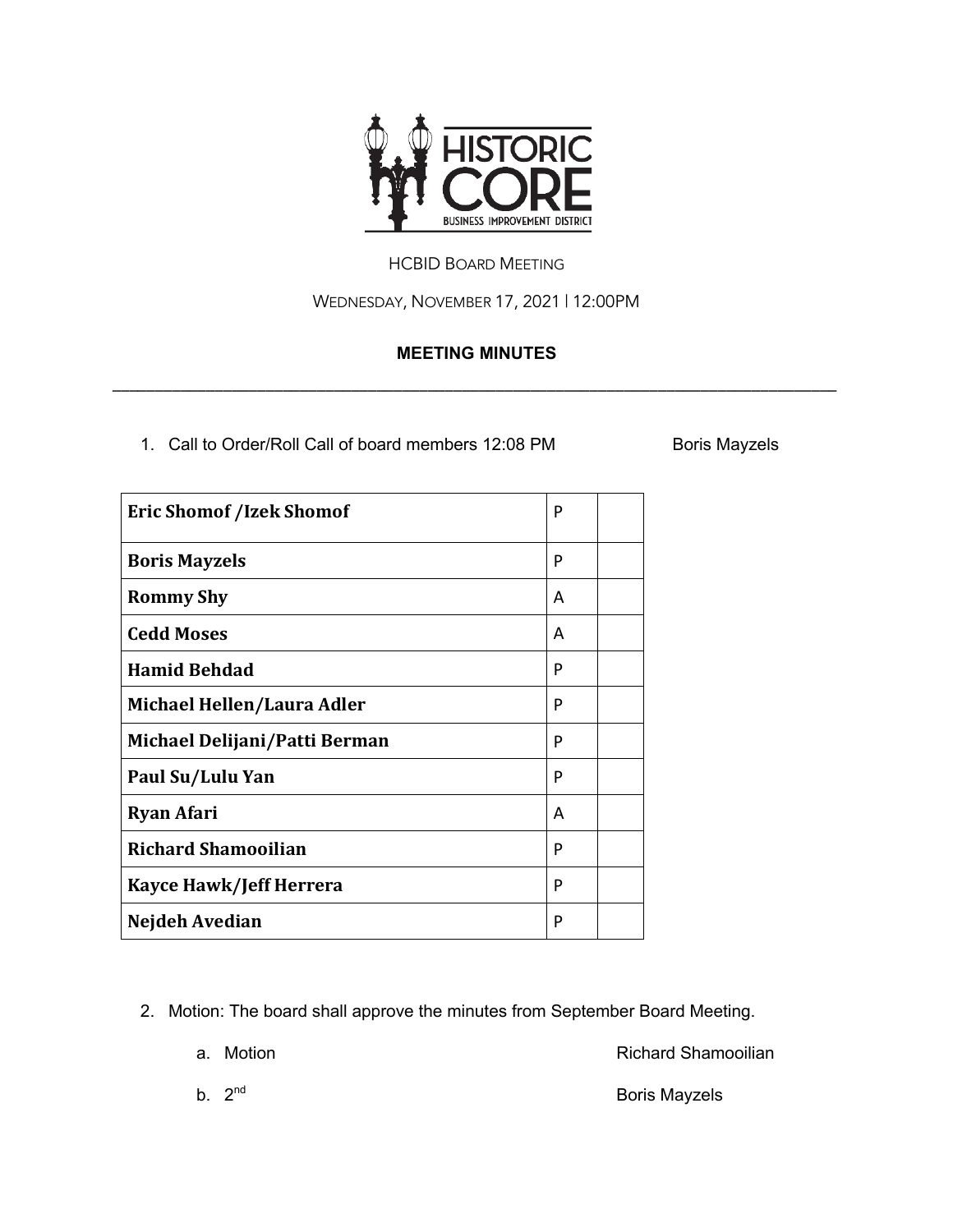| <b>Eric Shomof /Izek Shomof</b> | Υ   |
|---------------------------------|-----|
| <b>Boris Mayzels</b>            | Υ   |
| <b>Rommy Shy</b>                | N/A |
| <b>Hamid Behdad</b>             | Y   |
| Michael Hellen/Laura Adler      | Υ   |
| Michael Delijani/Patti Berman   | Υ   |
| Paul Su/Lulu Yan                | Υ   |
| <b>Ryan Afari/Fred Afari</b>    | N/A |
| <b>Cedd Moses</b>               | N/A |
| <b>Richard Shamooilian</b>      | Υ   |
| <b>Kayce Hawk/Jeff Herrera</b>  | A   |
| Nejdeh Avedian                  | Υ   |

- a. Yes= 8, Abstain= 1
- 3. Public Comment
- 4. Motion: The board shall vote to find that it is safe to resume meetings in person.
	-
	- a. Motion **Existence** Contract Contract Contract Contract Contract Contract Contract Contract Contract Contract Contract Contract Contract Contract Contract Contract Contract Contract Contract Contract Contract Contract Co
	-

b.  $2<sup>nd</sup>$  Kayce Hawk

| <b>Eric Shomof /Izek Shomof</b> | Υ   |  |
|---------------------------------|-----|--|
| <b>Boris Mayzels</b>            | Υ   |  |
| <b>Rommy Shy</b>                | N/A |  |
| <b>Hamid Behdad</b>             | Y   |  |
| Michael Hellen/Laura Adler      | A   |  |
| Michael Delijani/Patti Berman   | Υ   |  |
| Paul Su/Lulu Yan                | Υ   |  |
| <b>Ryan Afari/Fred Afari</b>    | N/A |  |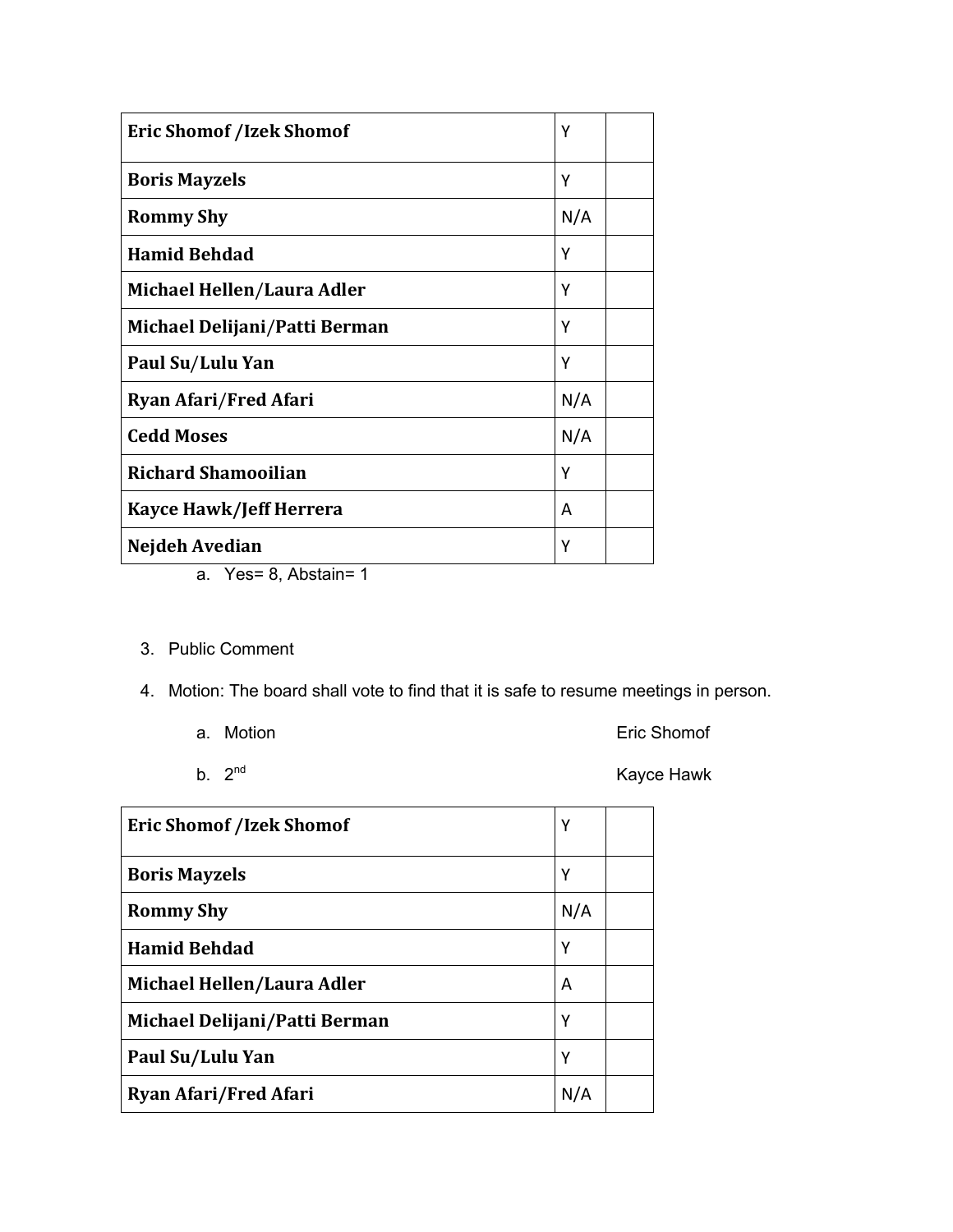| Cedd Moses                     | N/A |  |
|--------------------------------|-----|--|
| <b>Richard Shamooilian</b>     | ν   |  |
| <b>Kayce Hawk/Jeff Herrera</b> | ν   |  |
| Nejdeh Avedian                 | ν   |  |

- 1. Yes= 8, Abstain= 1
- 5. Motion: The Board shall agree to authorize the executive director to engage Draken Private Security for supplemental security services for up to one year in a manner consistent with our Management District Plan and with our current and next year's budget. They will report directly to the Executive Director and will provide such services during such hours as the Executive Director and they agree. Counsel shall ensure the agreement provides standard indemnity, insurance, and exit provisions
	-

a. Motion **a.** Motion **Patti Berman** 

**Eric Shomof /Izek Shomof** Y **Boris Mayzels** Y **Rommy Shy**  $\vert N/A \vert$ **Hamid Behdad** Y **Michael Hellen**/**Laura Adler** Y **Michael Delijani**/ **Patti Berman** Y **Paul Su**/**Lulu Yan** Y **Ryan Afari/Fred Afari** N/A **Cedd Moses**  $\vert N/A \vert$ **Richard Shamooilian** Y **Kayce Hawk/Jeff Herrera**  $\vert$  Y

b. 2<sup>nd</sup> Nejdeh Avedian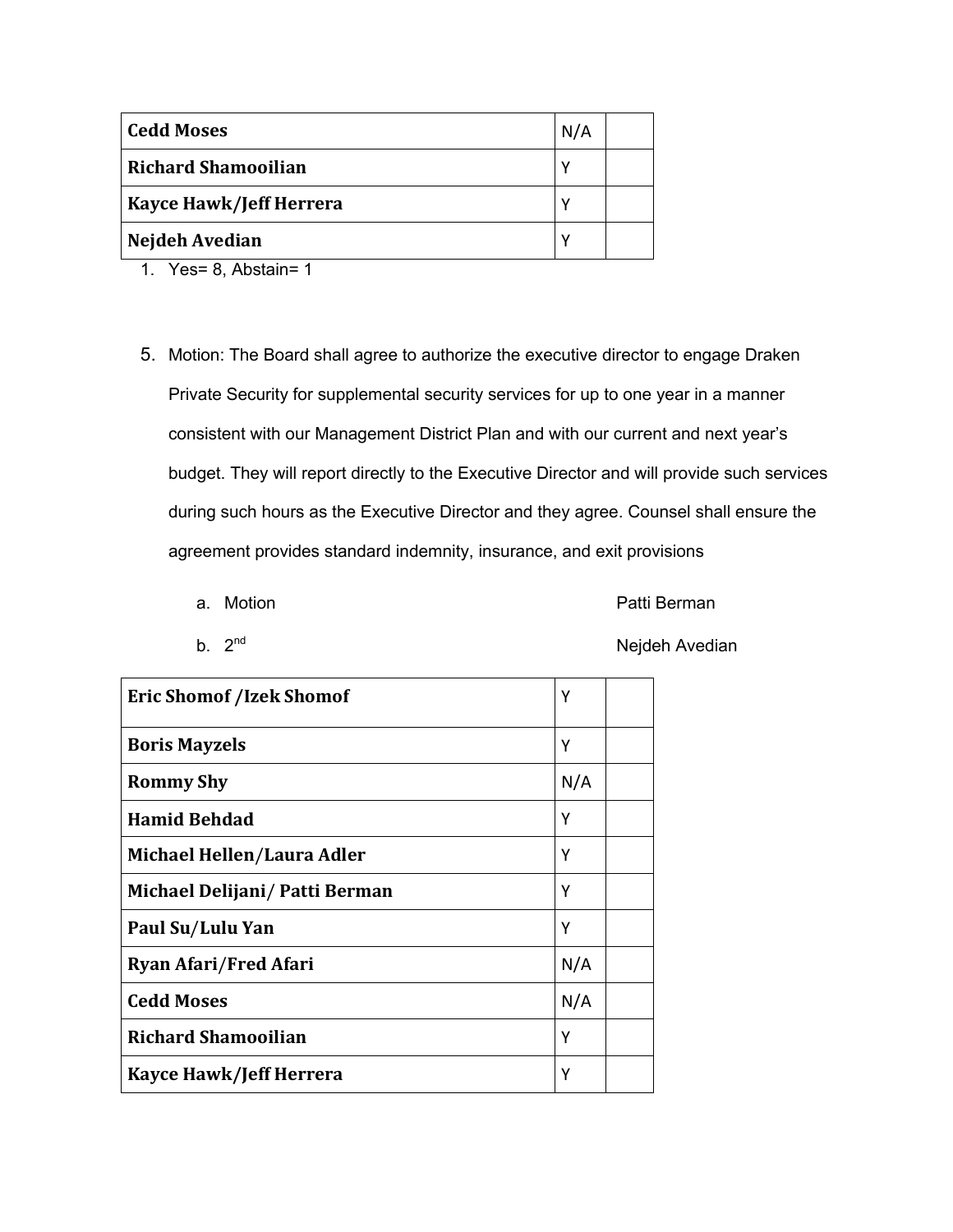| Nejdeh Avedian |  |
|----------------|--|
| ___            |  |

1. Yes= 9, Abstain= 0

6. RE: Motion: The board shall approve the Annual budget/plan for 2022

a. Motion **Accord Accord Accord Accord Management Accord Accord Accord Kayce Hawk** 

b. 2<sup>nd</sup> Patti Berman

| <b>Eric Shomof /Izek Shomof</b>                 | Υ   |  |
|-------------------------------------------------|-----|--|
| <b>Boris Mayzels</b>                            | Υ   |  |
| <b>Rommy Shy</b>                                | N/A |  |
| <b>Hamid Behdad</b>                             | Υ   |  |
| Michael Hellen/Laura Adler                      | Υ   |  |
| Michael Delijani/ Patti Berman                  | Υ   |  |
| Paul Su/Lulu Yan                                | Υ   |  |
| <b>Ryan Afari/Fred Afari</b>                    | N/A |  |
| <b>Cedd Moses</b>                               | N/A |  |
| <b>Richard Shamooilian</b>                      | Υ   |  |
| Kayce Hawk/Jeff Herrera                         | Υ   |  |
| Nejdeh Avedian<br>$\mathbf{v}$ and $\mathbf{v}$ | Υ   |  |

1. Yes= 9, Abstain= 0

#### 7. Speakers

- a. City, State County Offices or Elected officials or representatives
- b. Announcements by Historic Core Business Owners or Representatives
	- i. Captain Elaine Morales, LAPD

| 8. Clean & Safe Updates         | Ruben Borrero & Jose Pacheco |
|---------------------------------|------------------------------|
| 9. Director & Marketing Updates | Blair Besten & Jenna Beasley |